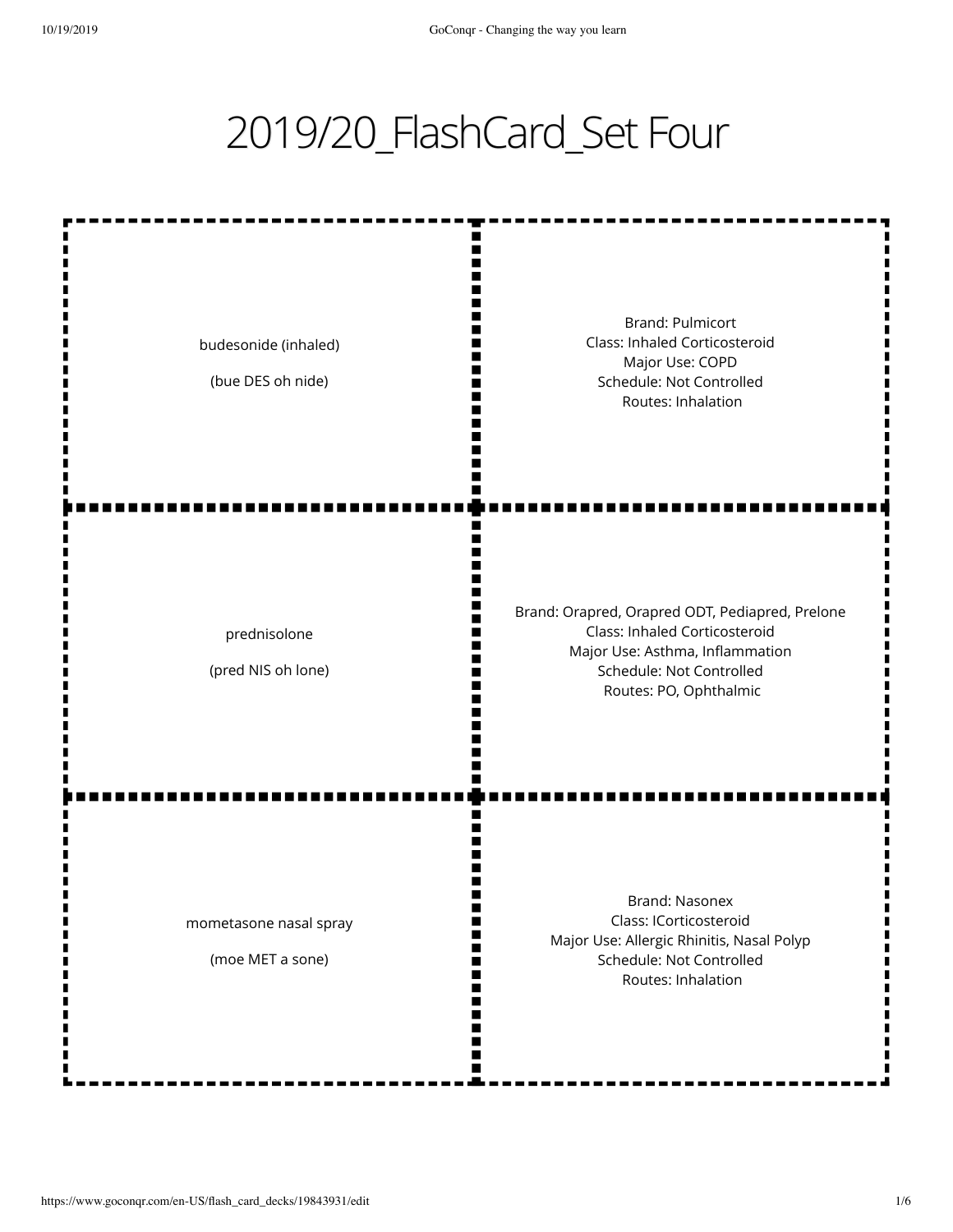Ш II. п II. m

W I٢

Ш Ш ш

ш N

Ш

n

П m H П m

п Ш

budesonide + formoterol Inhaled

(bue DES oh nide) + (for MOE te rol)

Brand: Symbicort Class: Corticosteroid + Beta 2 agonist Major Use: Asthma Schedule: Not Controlled Routes: Inhalation

methylprednisolone

(METH il pred NIS oh lone)

Brand: Medrol Class: Corticosteroid Major Use: Inflammation, Asthma Schedule: Not Controlled Routes: PO

prednisone

(PRED ni sone)

Brand: Deltasone, Sterapred Class: Corticosteroid Major Use: Inflammation, Asthma Schedule: Not Controlled Routes: PO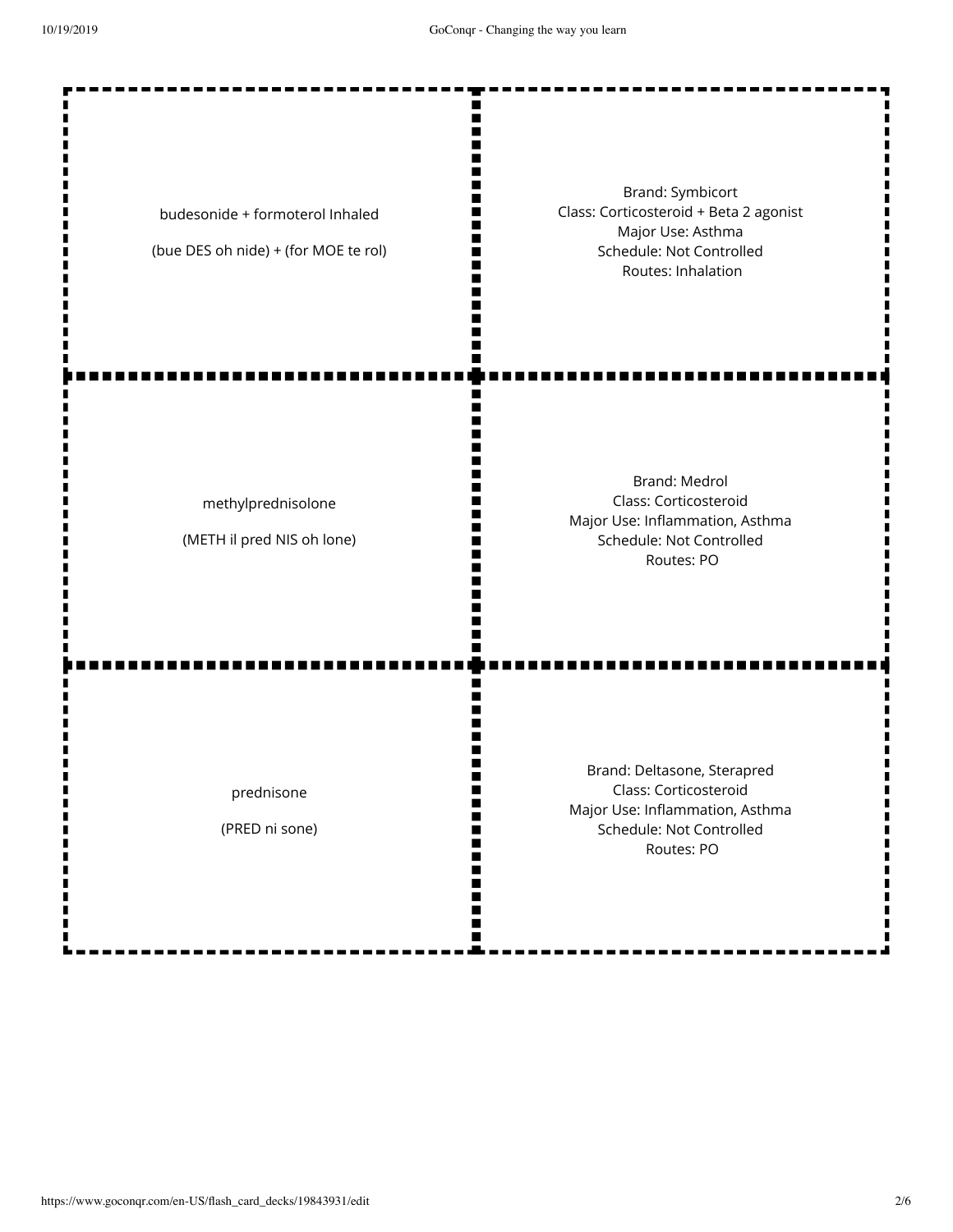I  $\blacksquare$ 

| benzonatate<br>(ben ZOE na tate)                     | Brand: Tessalon, Tessalon Perles<br>Class: Non-narcotic cough suppressant<br>Major Use: Cough<br>Schedule: Not Controlled<br>Routes: PO       |
|------------------------------------------------------|-----------------------------------------------------------------------------------------------------------------------------------------------|
| guaifenesin + codeine<br>(gwye FEN a sin + KOE deen) | Brand: Cheratussin AC, Robitussin AC, lophen -C<br>Class: Antitussive + Expectorant<br>Major Use: Cough<br>Schedule: Schedule V<br>Routes: PO |
| Liraglutide<br>(LIR a GLOO tide)                     | <b>Brand: Victoza</b><br>Class: Antidiabetic<br>Major Use: Diabetes<br>Schedule: Not Controlled<br>Routes: SC                                 |

 $\frac{1}{1}$ 

п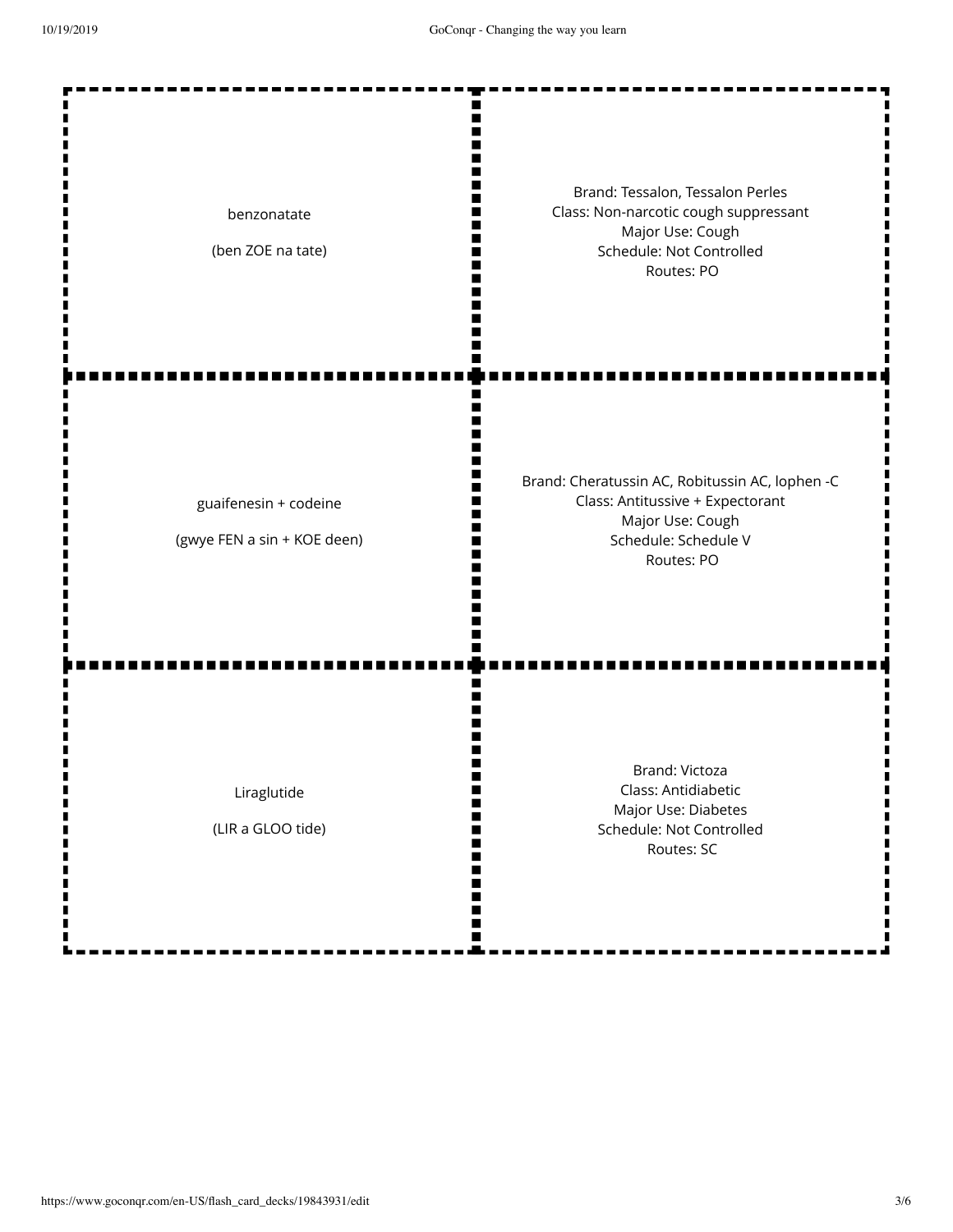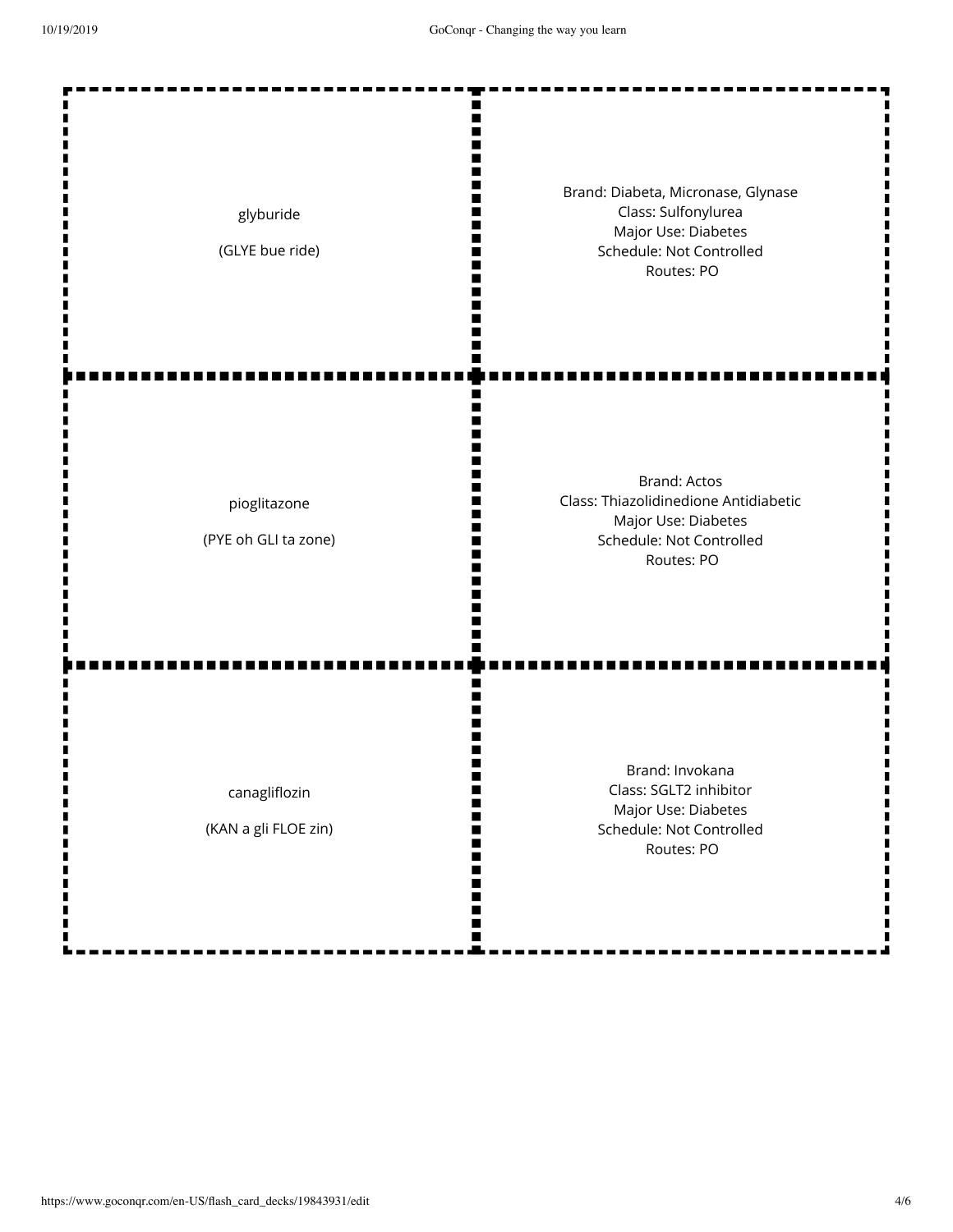